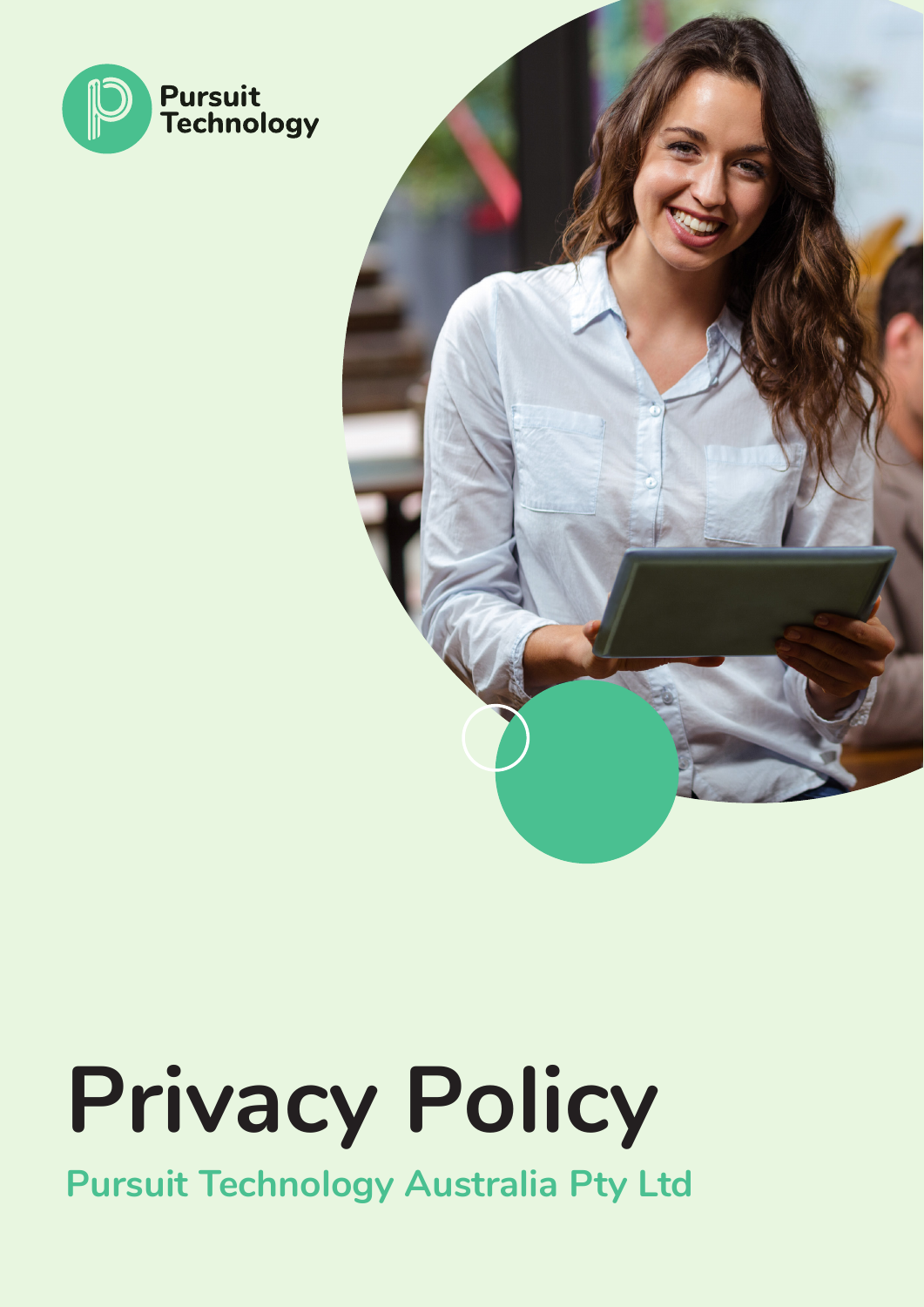## PURSUIT TECHNOLOGY AUSTRALIA PTY LTD

### (ACN 600 787 139)

## **PRIVACY POLICY**

As at October 2020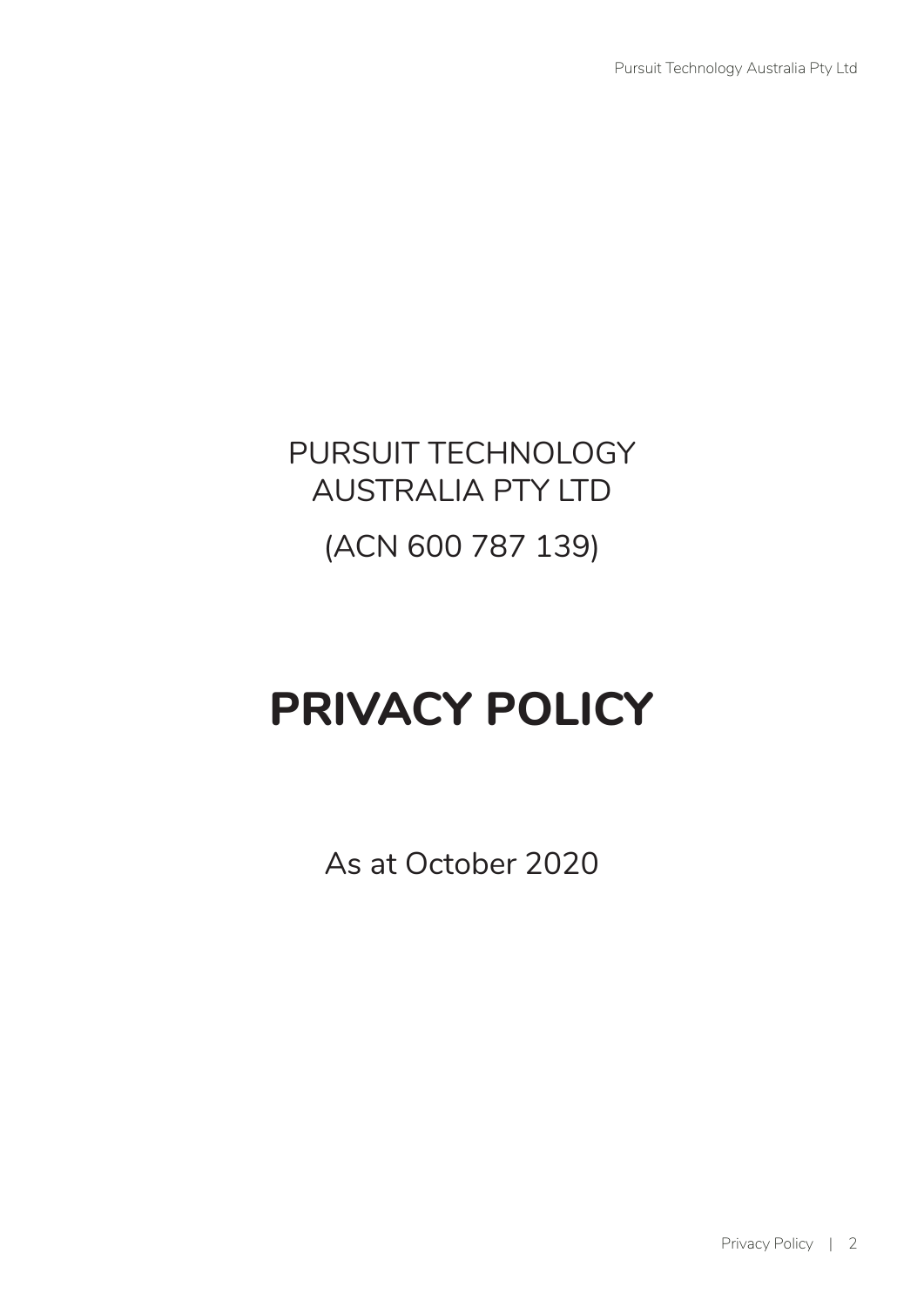#### **1. BACKGROUND**

This Policy is made in accordance with the *Privacy Act 1988* (Cth) and the *Privacy Amendment (Enhancing Privacy Protection) Act 2012* (Cth).

The current version of this Policy is available from the Privacy Officer upon request. This Policy may be updated, amended or revised from time to time by Pursuit Technology and by continuing to interact with or receive services from Pursuit Technology you will be deemed to have accepted the terms of any updated, amended or revised policy.

Collection, use, disclosure and storage of Personal Information by Pursuit Technology is governed by this Policy and any person whose Personal Information is collected, used, disclosed or stored by Pursuit Technology agrees to the terms of this Policy.

#### **2. DEFINITIONS AND INTERPRETATION**

- 2.1. In this Policy, the following words have the corresponding meaning:
	- (a) **"Clause"** means a clause in this Policy;
	- (b) **"Direct Marketing"** means the use or disclosure of Personal Information for the purposes of communicating directly with an individual to promote goods or services;
	- (c) **"Employees"** means employees, independent contractors, agents and consultants of Pursuit Technology;
	- (d) **"Enforcement Body"** means an enforcement body as defined in section 6 of the Act;
	- (e) **"Government Related Identifiers"** means an identifier of an individual that has been assigned by:
		- (i) an agency or its agent;
		- (ii) a State or Territory authority or its agent; or
		- (iii) a contracted service provider for a Commonwealth or State contract;

Examples of Government Related Identifiers include Medicare numbers, Tax File Numbers, Driver's Licence numbers, and Australian passport numbers.

- (f) **"Personal Information"** means information or an opinion about an identified individual, or an individual who is reasonably identifiable:
	- (i) whether the information or opinion is true or not; and
	- (ii) whether the information or opinion is recorded in a material form or not;
- (g) **"Privacy Officer"** means the Pursuit Technology employee who is responsible for overseeing privacy for Pursuit Technology, presently **Blake Proberts**;
- (h) **"Policy"** means this privacy policy as amended from time to time;
- (i) **"Pseudonym"** means a name, term or descriptor that is different to an individual's actual name;
- (j) **"Pursuit Technology"** means Pursuit Technology Australia Pty Ltd (ACN 600 787 139)
- (k) **"Sensitive Information"** has the same meaning as in the Act; and
- (l) **"the Act"** means the *Privacy Act 1988* (Cth).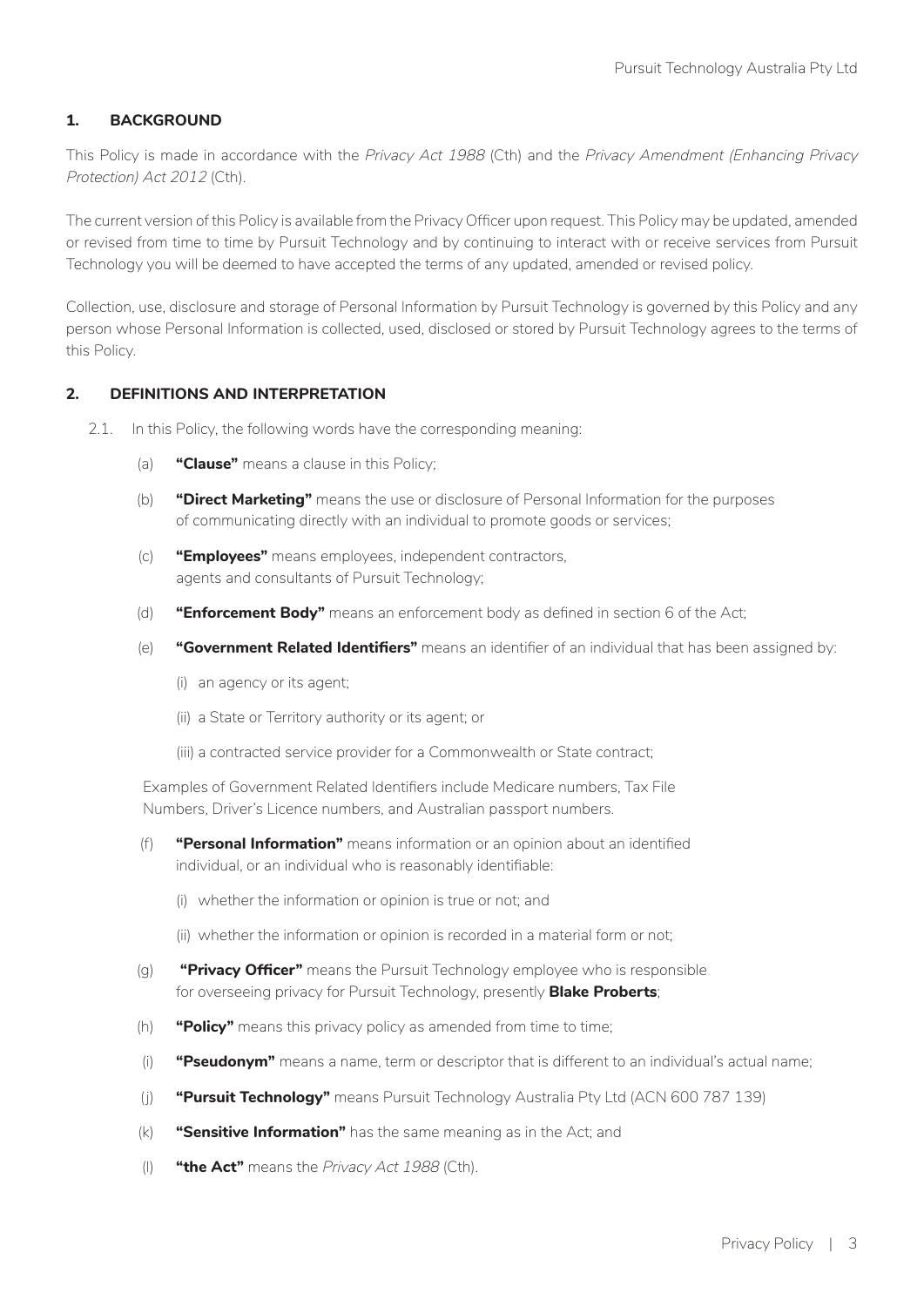- 2.2. In this Policy, the following rules of interpretation apply:
	- (a) a reference to the singular includes the plural and conversely;
	- (b) where a word or phrase is defined, its other grammatical forms have corresponding meanings;
	- (c) headings are for convenience only and do not affect interpretation;
	- (d) a reference to any agreement or document is to that agreement or document as amended, novated, supplemented, varied or replaced from time to time, except to the extent prohibited by this Agreement;
	- (e) a reference to any legislation or to any provision of any legislation includes any modification or re-enactment of it, any legislative provision substituted for it and all regulations and statutory instruments issued under it; and
	- (f) mentioning anything after include, includes or including does not limit what else might be included.

#### **3. PURPOSE**

- 3.1. This Policy is intended to inform the community including, in particular, those persons whose Personal Information Pursuit Technology holds, of Pursuit Technology's approach to collecting, using, disclosing and protecting the Personal Information that Pursuit Technology collects.
- 3.2. Pursuit Technology considers that protecting Personal Information is important and Pursuit Technology takes the right to privacy seriously.

#### **4. COLLECTION**

- 4.1. Subject to clause 4.2 when dealing with Pursuit Technology, you may ask to not identify yourself or not use or disclose, or not let Pursuit Technology use or disclose, your Personal Information. Alternatively, when dealing with Pursuit Technology, you may use a Pseudonym, and require Pursuit Technology to use a Pseudonym when dealing with you, in lieu of providing your Personal Information.
- 4.2. You acknowledge and accept that Pursuit Technology cannot practically provide services to a person who wishes to engage Pursuit Technology but who is not prepared to provide his or her Personal Information. You acknowledge and accept that for Pursuit Technology to perform or provide you with services, your Personal Information must be provided and must be correct and up to date so as to enable Pursuit Technology to verify your identity and provide such services.
- 4.3. Pursuit Technology collects Personal Information about you in order to provide its services to you and only where it is reasonably necessary to its functions and activities. Pursuit Technology may collect Personal Information such as your name, date of birth, contact details, passport details, driver's licence details, employment details, financial information (such as bank account numbers), security clearances, police checks and information about how you use Pursuit Technology's services.
- 4.4. The full details of the Personal Information Pursuit Technology collects can be found in the questions that Pursuit Technology asks and in the forms you have completed during your involvement with Pursuit Technology. Personal Information and Sensitive Information may also be collected by Pursuit Technology by accessing, developing or building programs or software for you.
- 4.5. In some situations Pursuit Technology may need to collect Personal Information about you from a third party including but not limited to collecting such information from human resource data management systems. If Pursuit Technology needs to collect Personal Information about you from any third party not mentioned in this Policy Pursuit Technology will first endeavour to obtain your consent. If that is not possible Pursuit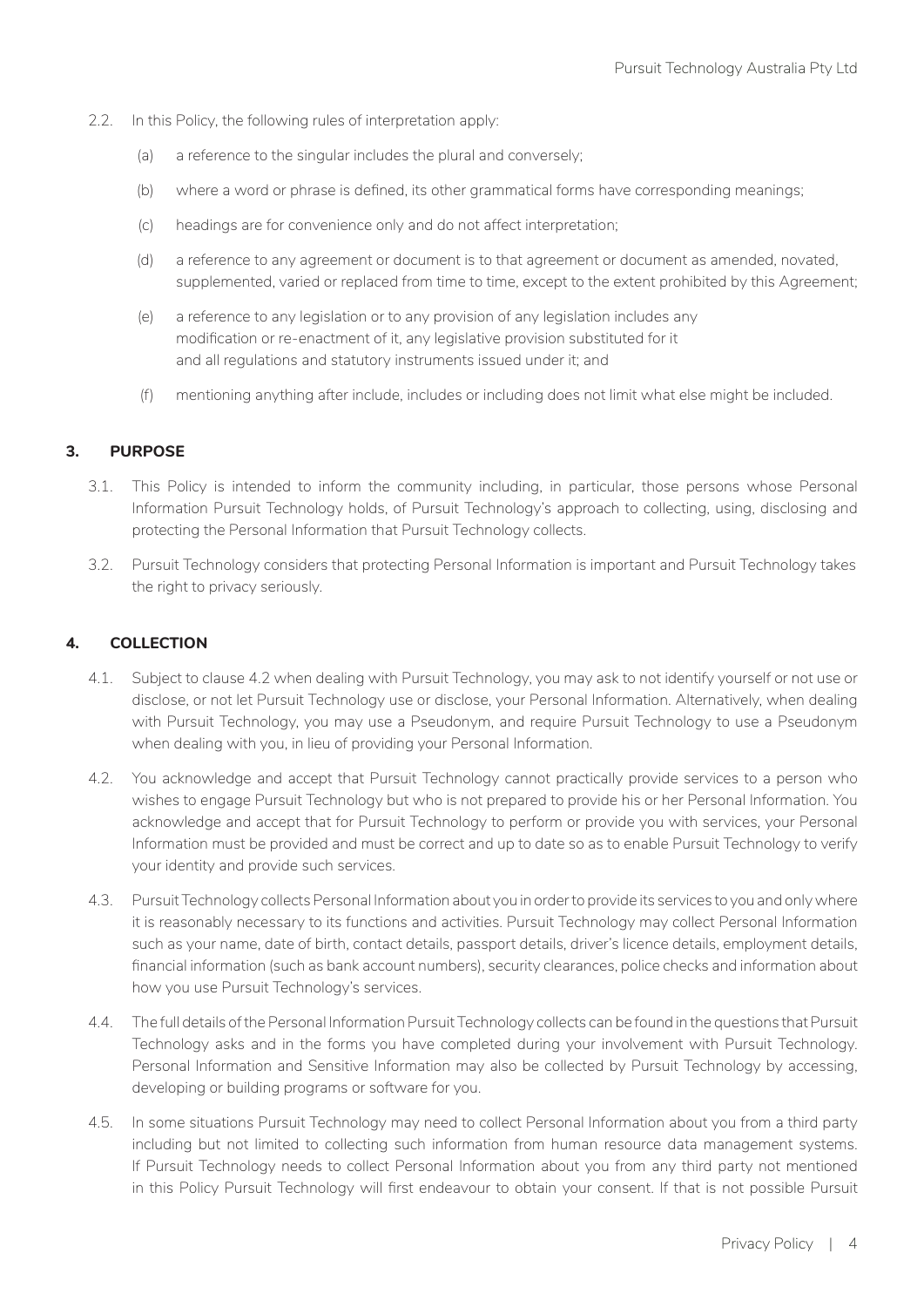Technology will only obtain your Personal Information from a third party if that is necessary for us to do our job or comply with laws or regulations. In any event, Pursuit Technology will inform you and will use such Personal Information only in accordance with this Policy.

- 4.6. If Pursuit Technology receives Personal Information about you from any third party not mentioned in this Policy which is information Pursuit Technology did not request, Pursuit Technology will determine whether it is entitled to collect that information and:
	- (a) if Pursuit Technology is not entitled to collect the Personal Information Pursuit Technology will destroy or de-identify the Personal Information;
	- (b) if Pursuit Technology is entitled to collect the Personal Information Pursuit Technology will deal with the Personal Information in accordance with this Policy.
- 4.7. Pursuit Technology will take any reasonable steps to ensure that the Personal Information collected about you is accurate, current and complete.
- 4.8. If you provide Pursuit Technology with another person's Personal Information, you guarantee that you have that person's consent to disclose such information and have informed that person of the existence of this Policy.
- 4.9. Except as permitted under the Act, Pursuit Technology will only collect Sensitive Information about you with your consent and for purposes including, but not limited to, your employment with Pursuit Technology or where relevant to your matter with Pursuit Technology. For the purpose of providing services to a client, for example developing applications, Pursuit Technology might collect Sensitive Information. If you provide Pursuit Technology with Sensitive Information about any person, you guarantee and warrant that you have that person's consent to disclose to Pursuit Technology such information. You further warrant that you have informed that person of the existence of this Policy and that Pursuit Technology may collect such information where required or reasonable to perform the services.

#### **5. STORAGE OF INFORMATION**

- 5.1. Subject to Clause 7 below, all of the Personal Information held by Pursuit Technology about you is held on Pursuit Technology's ASIO t4+ certified servers which are approved by the Information Security Registered Assessors Program and hosted in Canberra. Information may be stored in hard copy or electronic format in facilities that Pursuit Technology owns and operates itself, or that are owned or operated by Pursuit Technology's service providers.
- 5.2. Only authorised Pursuit Technology personnel, contractors and Employees only ourselves may access your Personal Information and only for the purposes set out in this Policy.
- 5.3. Pursuit Technology will take reasonable steps to maintain the security of your Personal Information; however you should be aware of the many information security risks that exist and take appropriate care to safeguard your Personal Information.
- 5.4. Pursuit Technology will take all reasonable steps to protect Personal Information from:
	- (a) misuse, interference and loss; and
	- (b) unauthorised access, modification or disclosure.
- 5.5. Once Pursuit Technology no longer has a need for your Personal Information Pursuit Technology will either destroy or de-identify it, unless:
	- (a) the Personal Information is part of a Commonwealth record; or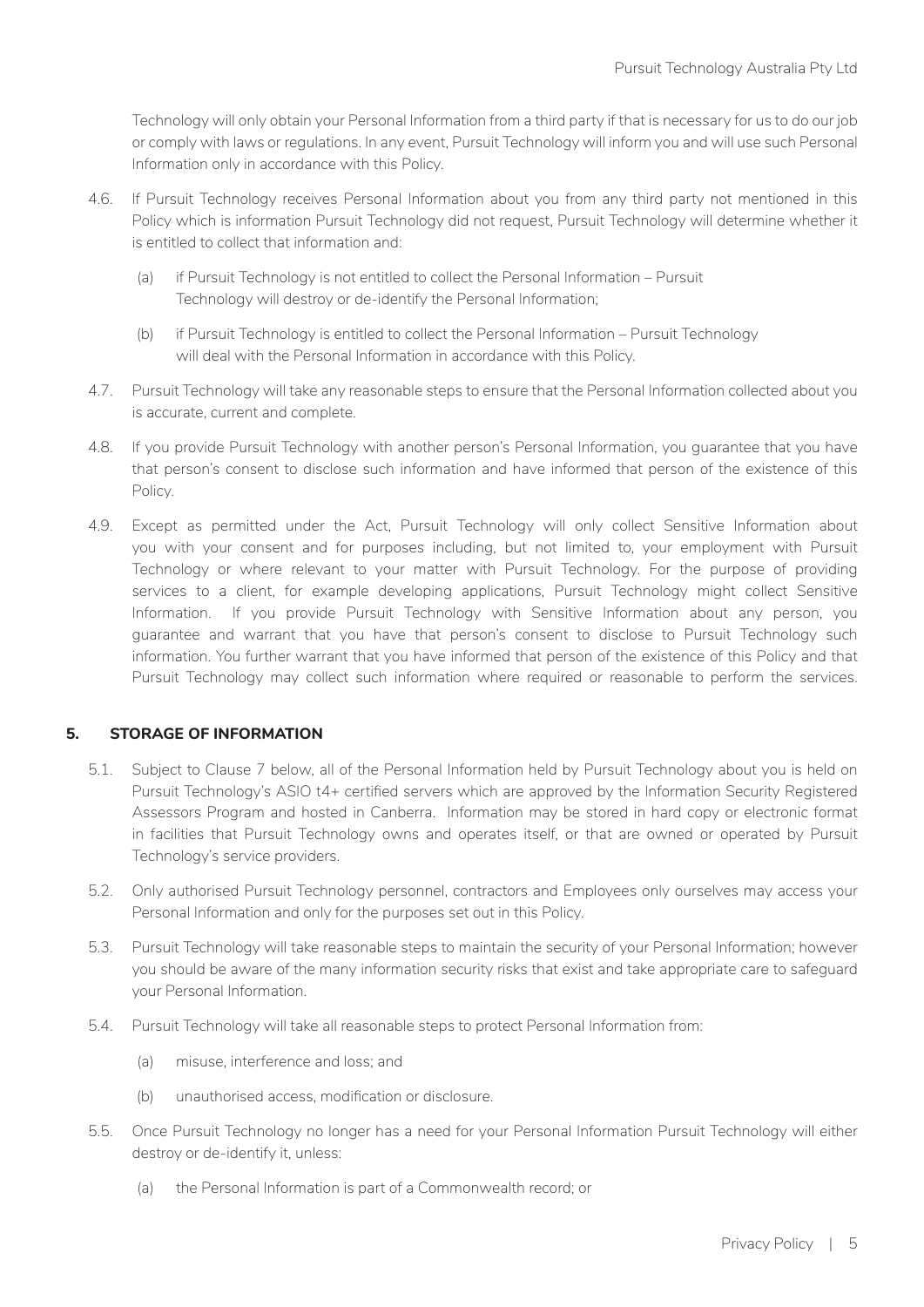- (b) Pursuit Technology is required by law or Court order to retain the Personal Information.
- 5.6. Pursuit Technology will retain, securely and confidentially, Personal Information for at least 5 years in accordance with any record keeping obligations Pursuit Technology may be required to comply with from time to time.

#### **6. USE AND DISCLOSURE**

- 6.1. Pursuit Technology may use or disclose your Personal Information in order to:
	- (a) manage and administer the services it provides to you;
	- (b) enable third parties engaged by Pursuit Technology to provide services on Pursuit Technology's behalf;
	- (c) assist you with enquiries;
	- (d) charge you for the services Pursuit Technology provides and collect any amounts you may owe to Pursuit Technology, including any debt recovery action; and
	- (e) ensure that Pursuit Technology's internal business operations are running smoothly including any reporting or legal requirements it may be required to fulfil.
- 6.2. Pursuit Technology may also make ancillary use of your Personal Information for purposes other than those described above where:
	- (a) you would reasonably expect Pursuit Technology to use or disclose the information;
	- (b) you have consented to Pursuit Technology's ancillary use or disclosure of your Personal Information; or
	- (c) the use or disclosure is authorised by the Act, any other Australian law or Court order.
- 6.3. Pursuit Technology is not likely to disclose Personal Information to an overseas recipient unless you have requested or consented for Pursuit Technology to do so.
- 6.4. Pursuit Technology will only disclose your Personal Information to an overseas recipient where:
	- (a) Pursuit Technology has taken reasonable steps to ensure that your Personal Information will only be used or disclosed in accordance with this Policy;
	- (b) Pursuit Technology believes that the overseas recipient is subject to laws which would protect your Personal Information in a substantially similar way to this Policy;
	- (c) you have consented to Pursuit Technology disclosing your Personal Information to an overseas recipient; or
	- (d) the use or disclosure is authorised by the Act, any other Australian law or Court order.

#### **7. ACCURACY AND CORRECTION**

- 7.1. Pursuit Technology will take all reasonable steps to ensure the accuracy of your Personal Information, however it is your responsibility to ensure that Personal Information you provide to Pursuit Technology is accurate, up to date and complete.
- 7.2. Pursuit Technology will correct Personal Information if it is satisfied that the information is inaccurate, out of date, incomplete, irrelevant or misleading having regard to the purpose for which the information is held.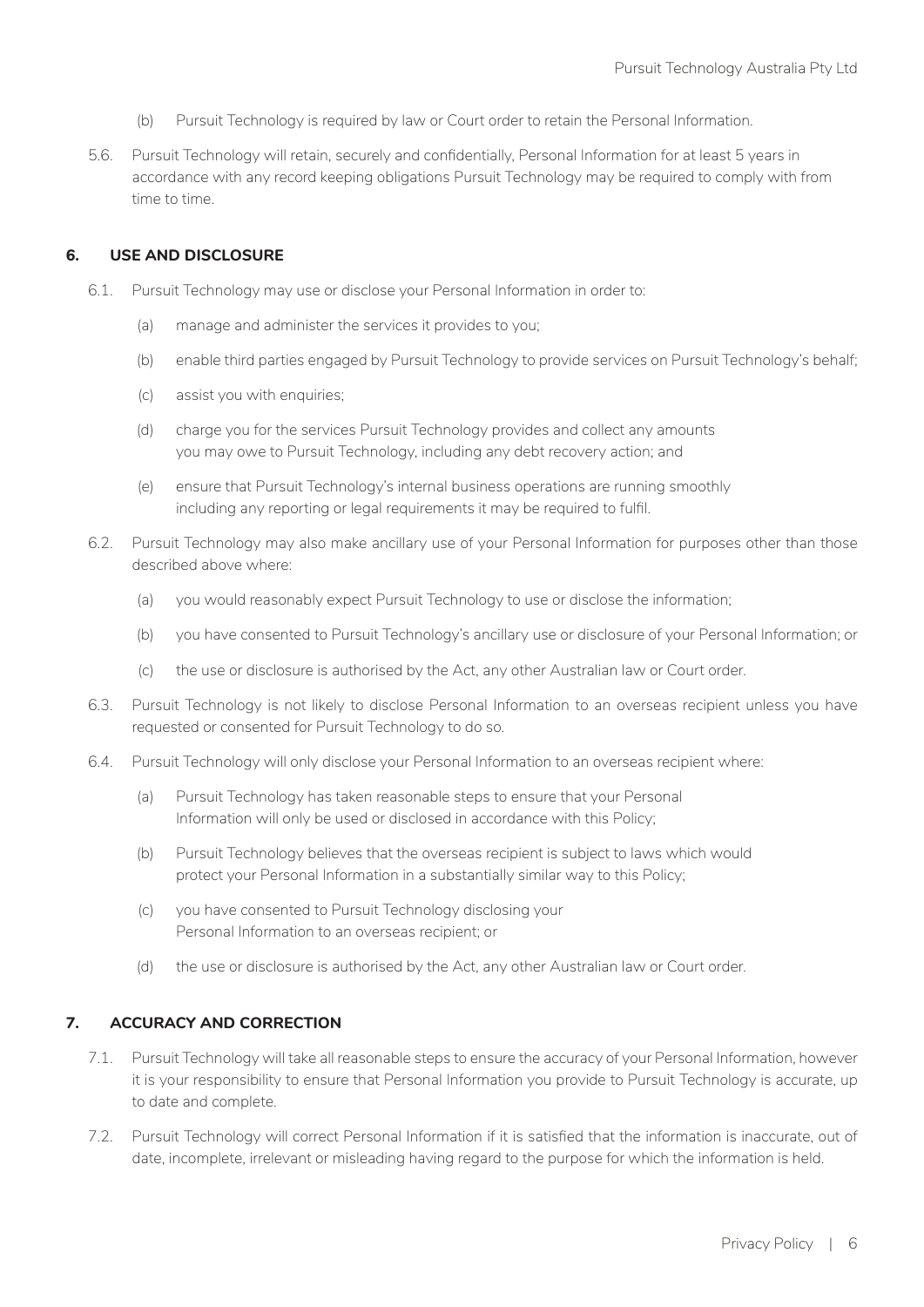7.3. Pursuit Technology will correct or update your Personal Information if you request that Pursuit Technology do so.

#### **8. DIRECT MARKETING**

- 8.1. Where Pursuit Technology has collected your Personal Information directly from you, Pursuit Technology will only use or disclose your Personal Information for the purposes of Direct Marketing if:
	- (a) you would reasonably expect that your Personal Information would be used for the purposes of Direct Marketing; and
	- (b) you have not advised Pursuit Technology that you do not want your Personal Information to be used for the purposes of Direct Marketing.
- 8.2. Pursuit Technology may use or disclose your Personal Information for the purposes of Direct Marketing if required to do so under the terms of a contract with a Commonwealth Department.
- 8.3. This Clause 8 is subject to the operation of other Direct Marketing legislation including the *Do Not Call Register Act 2006* (Cth) and the *Spam Act 2003* (Cth).

#### **9. GOVERNMENT RELATED IDENTIFIERS**

9.1. Pursuit Technology will not adopt, use or disclose your Government Related Identifier except in situations permitted under the Act.

#### **10. ACCESS TO PERSONAL INFORMATION**

- 10.1. You may request access to the Personal Information that Pursuit Technology holds about you and you may ask Pursuit Technology at any time to correct it where you believe it is incorrect or out of date. Pursuit Technology will not charge a fee for accessing or correcting your Personal Information.
- 10.2. To access Personal Information that Pursuit Technology holds about you, or to obtain more information about your rights or Pursuit Technology's Policy, please contact the Pursuit Technology Privacy Officer at:

Pursuit Technology Level 7, AMP Building 1 Hobart Place New Acton, Canberra

Email: hello@pursuittechnology.com.au